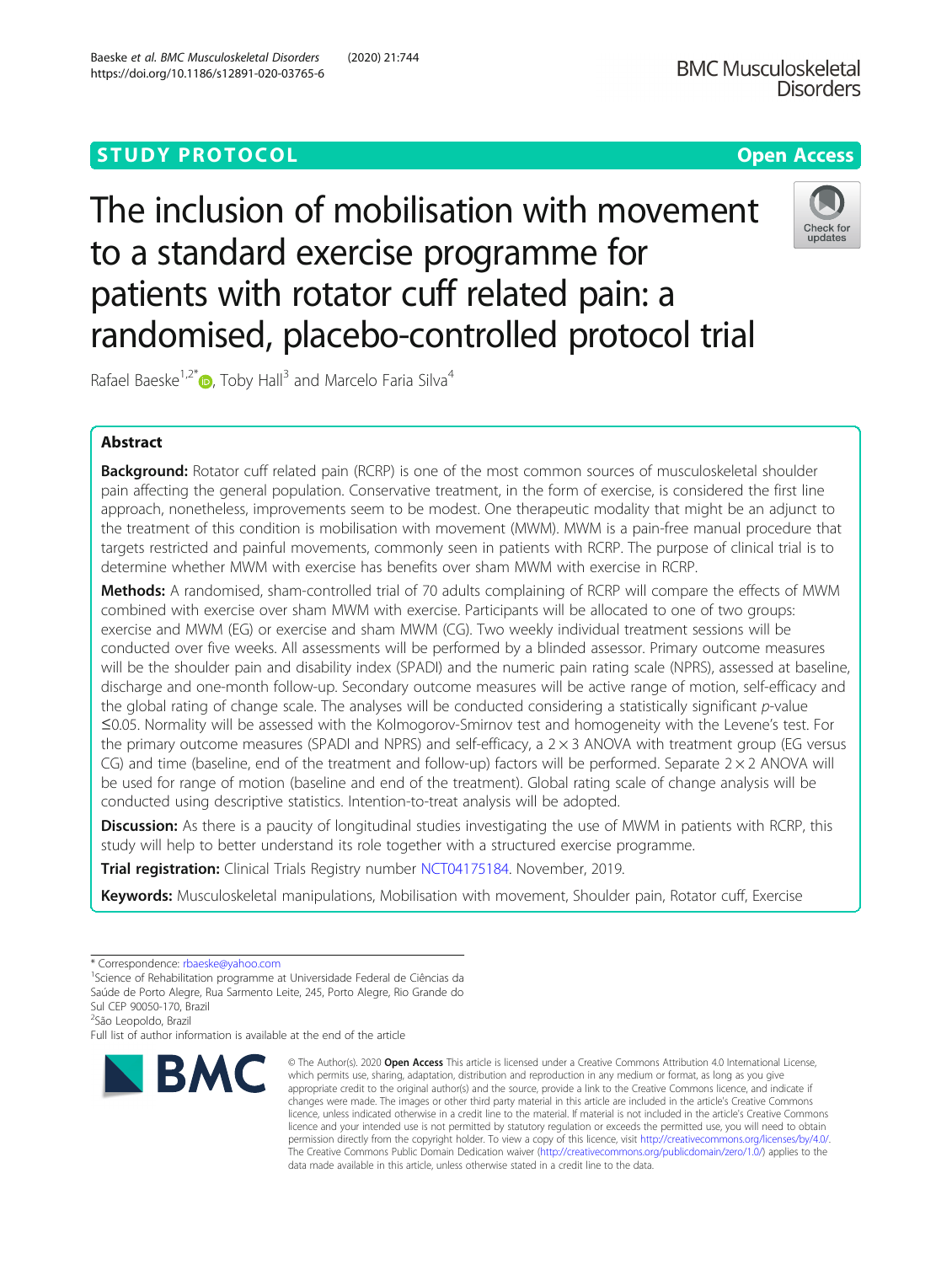# Background

Shoulder pain is one of the most common sources of musculoskeletal pain that affects up to 20% of the population [[1](#page-8-0)]. Importantly, approximately 40% of people complaining of shoulder pain will still be symptomatic six months after onset [\[2\]](#page-8-0). Rotator cuff related pain (RCRP) or non-specific shoulder pain is a term that includes a diversity of shoulder conditions known as: subacromial impingement syndrome, rotator cuff tendinitis/tendinopathy, rotator cuff tear, and bursitis [\[3,](#page-8-0) [4](#page-8-0)]. The use of a broader term is useful as the diagnostic accuracy of special orthopaedic tests have been widely criticised and are unable to identify pathognomonic sources of symptoms in people presenting with shoulder pain [[5](#page-8-0)–[7\]](#page-8-0). Additionally, even though diagnostic imaging is capable of identifying pathology in patients with rotator cuff related pain, correlation of these findings with the clinical presentation is questionable [\[8](#page-8-0)–[11](#page-8-0)].

Physiotherapy has an important role in the management of rotator cuff related pain, and exercise is the main therapeutic approach when considering pain and functional restriction  $[12-14]$  $[12-14]$  $[12-14]$  $[12-14]$  $[12-14]$ . However, the improvements seem to be modest [[12](#page-8-0), [15\]](#page-8-0). A recent update of systematic reviews has suggested that adding manual therapy to exercises might offer superior short-term decrease in pain [[16](#page-8-0)]. However, this finding was based on few studies with low quality level.

Mobilisation with movement (MWM) is a musculoskeletal treatment approach that focuses on improving active pain-free range of motion [\[17](#page-8-0)]. One of the main cardinal signs in patients suffering from rotator cuff related pain is pain on active movement. MWM incorporates a passive glide force produced by the clinician, followed by an active movement executed by the patient. Different studies have suggested positive effects of MWM over a sham procedure in patients complaining of shoulder pain [\[18](#page-8-0)–[20](#page-8-0)], while other studies reported no such effects [\[21](#page-8-0), [22\]](#page-8-0). Several methodological aspects might have influenced this discrepancy in results, such as population studied, dosage and type of MWM utilized, as well as follow-up period and outcome measures. Of particular interest here is the fact that all studies that have investigated the use of MWM in patients with shoulder pain, utilized only one form of MWM. This aspect does not explore all MWM possibilities for patients with shoulder pain [\[17\]](#page-8-0). Consequently, the use of MWM in patients with rotator cuff related pain deserves greater investigation. Therefore, the purpose of this study is to explore the effects of MWM applied pragmatically, reflecting usual clinical practice for this form of musculoskeletal disorder management.

# Methods

#### **Objectives**

Due to the uncertainty in MWM effectiveness for shoulder pain, the current research aims to explore the inclusion of MWM to a 5-week exercise programme in patients with rotator cuff related pain on different functional outcome measures and pain. Additionally, a comparison will be made with a previously used sham MWM [[18\]](#page-8-0) to account for contextual effects of treatment procedures [[23](#page-9-0)]. Furthermore, we will conduct different secondary analysis (to be published separately) exploring the effects of the interventions applied (MWM and sham MWM) on pain pressure threshold in order to verify whether the interventions used have different mechanisms of action. A further aim of this study to be published separately, is to evaluate expectation on treatment outcome, which will be investigated at baseline and during the third week of treatment.

# Trial design

This randomized, placebo-controlled, parallel study design will be conducted in two different sites with data collection at baseline, after the treatment period and at one month follow-up. The study was designed following the standard protocol items for randomized interventional trials (SPIRIT) and the results will be reported in accordance with the consolidated standards of reporting trials (CONSORT) guidelines for randomized trials [\[24](#page-9-0)].

#### Study settings

The study will occur in two different locations, at the physiotherapy laboratory 1 at Faculdades Integradas de Taquara and a private practice (Clínica Albrecht). The Recruiment process and flow through study is depicted in Fig. [1](#page-2-0).

#### Eligibility criteria

Inclusion and exclusion criteria can be found in Table [1](#page-3-0). Criteria utilized are similar to studies investigating the use of manual therapy treatment procedures with or without exercise in patients with rotator cuff related pain [[18,](#page-8-0) [19,](#page-8-0) [25](#page-9-0)–[28](#page-9-0)].

# Interventions

The treatment phase starts after the participant is deemed eligible and agreed to participate voluntarily and signed a structured consent form. After randomization, participants will be allocated to one of two groups described below. The treatment phase will last 5 weeks.

#### Experimental group (EG)

# Exercise programme

The list of exercises to be conducted in all therapeutic sessions (Additional file [1](#page-7-0)) was constructed based on previous studies and following recommendations commonly reported in the literature [[26,](#page-9-0) [29](#page-9-0)–[31](#page-9-0)].Two to three sets of 10 to 15 repetitions will be performed using elastic therapeutic bands and dumbells. Three repetitions of 15 s of the stretching exercises will be performed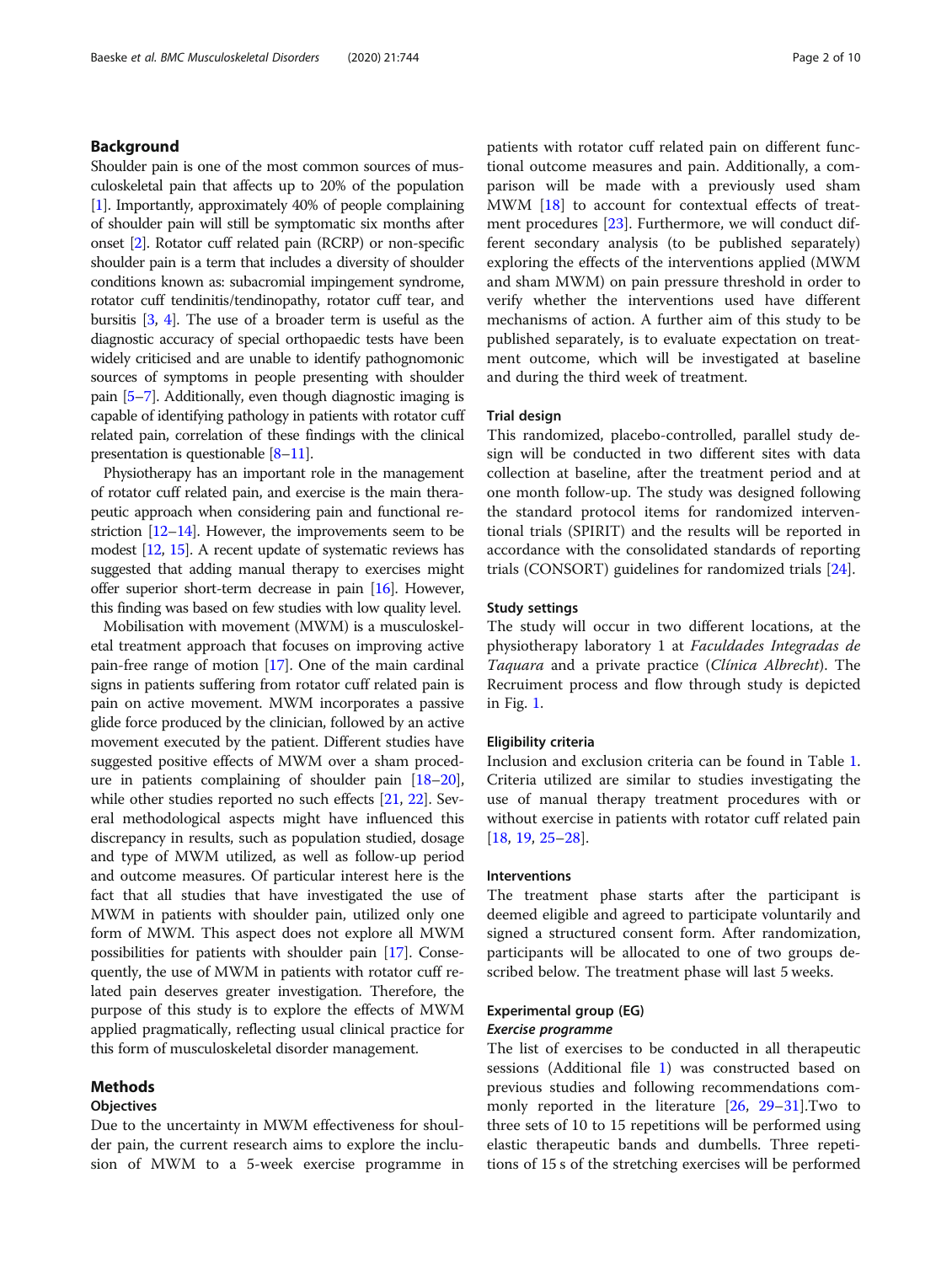<span id="page-2-0"></span>

after the strengthening exercises. Exercise progression load will be individually based and managed in a way that a value of a maximum pain score of 5/10 on a verbal rating scale (0 - no pain and 10 - maximal tolerable pain) should be observed during the execution of the exercises. If no such symptom occurs, a score of 6 on a BORG scale  $(0 - rest$  and  $10 - extremely$  strong) will be applied. Therefore, during the treatment sessions, the load utilized (dumbells or elastic bands) will be adjusted according to the perception of symptoms. On the first session, 2 sets of 10 repetitions respecting the aforementioned symptoms will be conducted. In this way, participants will become familiar with the exercise programme and this will also inform on immediate symptom reproduction after the session. On the second session, 3

sets of 10 repetitions will be performed. Then, every week after that, 3 sets of 15 repetitions will be conducted with the adjusted load (same load, more load or less load) based on the perception of symptoms. An interval of 45–60 s will be provided between sets and exercises. Participants will be informed about the importance of increasing the load, while still respecting symptoms. In addition, if symptoms provoked by the exercise programme are still present 24 h later, the exercise load will be diminished until this no longer occurs.

#### Mobilisation with movement (MWM)

The participant and physiotherapist will decide on one active shoulder movement more functionally relevant to the individual. Following this, up to four attempts of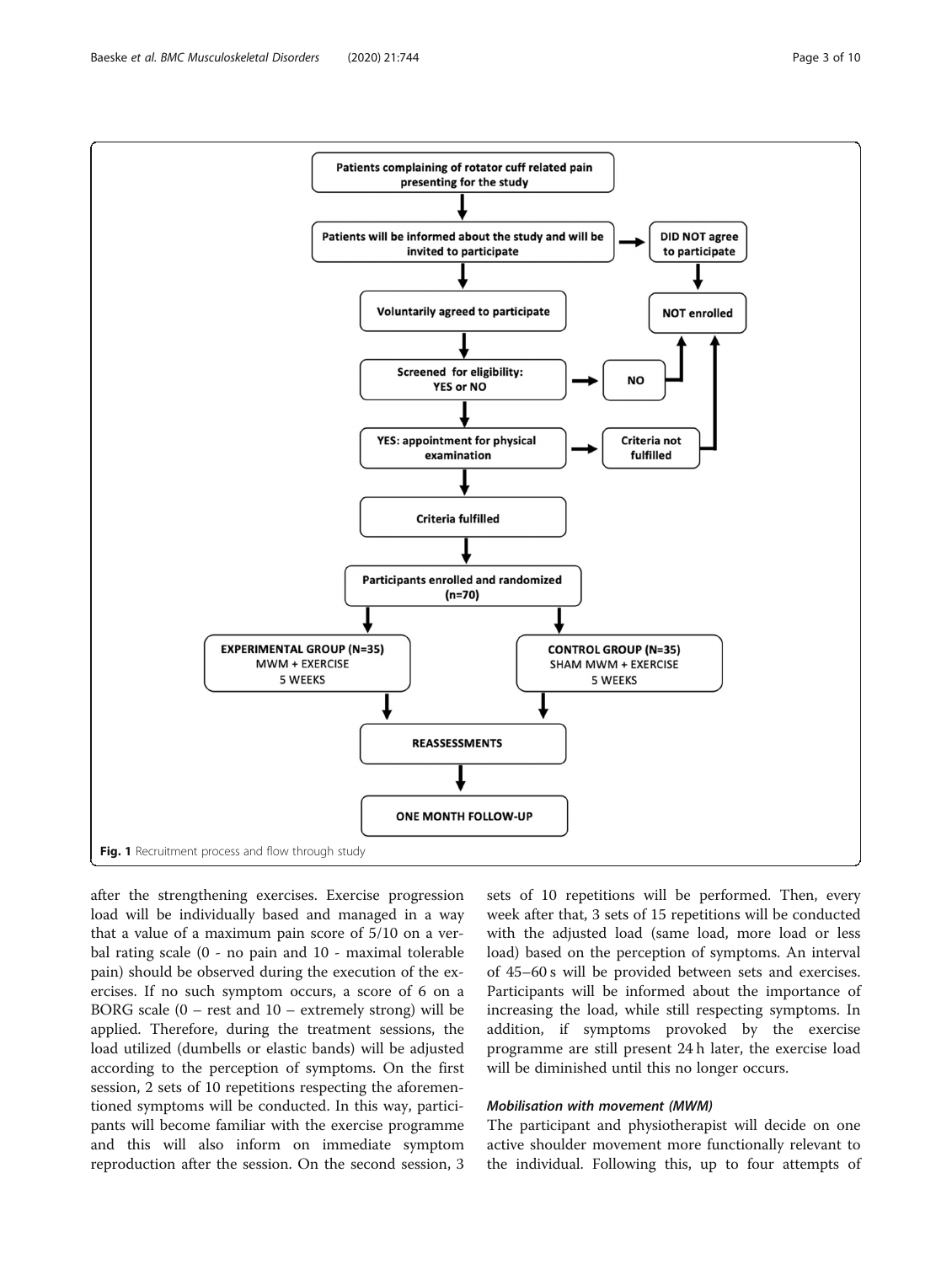<span id="page-3-0"></span>

| Table 1 Inclusion and exclusion criteria |  |
|------------------------------------------|--|
|------------------------------------------|--|

| Inclusion criteria                                                                                                                                                                                                   | <b>Exclusion criteria</b>                                                                                    |
|----------------------------------------------------------------------------------------------------------------------------------------------------------------------------------------------------------------------|--------------------------------------------------------------------------------------------------------------|
| 1. Age 18-65 years.                                                                                                                                                                                                  | 1. Shoulder pain following a traumatic event.                                                                |
| 2. Unilateral shoulder pain of atraumatic origin.                                                                                                                                                                    | 2. History and clinical presentation compatible with complete rotator cuff and/or<br>biceps brachii rupture. |
| 3. Scoring at least 3 out of 10 on a numeric pain rating scale.                                                                                                                                                      | 3. Adhesive capsulitis.                                                                                      |
| 4. Symptoms lasting more than 6 weeks.                                                                                                                                                                               | 4. History of dislocation.                                                                                   |
| 5. Pain on active shoulder movement.                                                                                                                                                                                 | 5. Glenohumeral osteoarthritis.                                                                              |
| 6. Pain provoked by at least three of the following tests:<br>Hawkins-Kennedy, Neer, Painful arc, Empty/full can and<br>Resisted external rotation.                                                                  | 6. Cancer                                                                                                    |
| 7. Patients referred by a shoulder specialist with diagnosis<br>of rotator cuff injury (tendinitis/tendinosis), subacromial<br>impingement syndrome, bursitis, subacromial pain, that fulfill<br>the criteria above. | 7. Systemic, local or auto-immune inflammatory conditions.                                                   |
|                                                                                                                                                                                                                      | 8. Previous shoulder or neck surgery or fracture.                                                            |
|                                                                                                                                                                                                                      | 9. Familiar pain provoked by neck movements.                                                                 |
|                                                                                                                                                                                                                      | 10. Presence of radicular signs.                                                                             |
|                                                                                                                                                                                                                      | 11. Use of corticosteroids over the past six months.                                                         |
|                                                                                                                                                                                                                      | 12. Diagnosis of fibromyalgia.                                                                               |
|                                                                                                                                                                                                                      | 13. Clinical depression.                                                                                     |
|                                                                                                                                                                                                                      | 14. Participants under treament for his/her shoulder condition over the last 3 months.                       |

MWM will be applied to different joints (cervical spine, thoracic region, scapulothoracic, as well as glenohumeral and acromioclavicular joints) and / or in different positions (standing, sitting or lying), in order to identify one particular MWM that improves significantly the shoulder movement previously selected [[17](#page-8-0)]. The shoulder movement will be conducted to the onset of symptoms, should they occur. Then, one set of six to 10 repetitions will be applied repeating the same movement through pain-free range.This process of pragmatically applying MWM will be respected in every session, but from the second session onwards, two to three sets of 10 repetitions will be applied, with an interval of sixty seconds between sets. In case of failure to identify a MWM that improves the movement significantly, the patient will decide which one seems best and one set of six repetitions will be performed to the onset of discomfort.

## Control group (CG) Exercise programme

Exactly the same as the experimental group and conducted in the same way.

#### Sham mobilisation with movement (MWM)

The participant and physiotherapist will decide on one active shoulder movement that is more functionally relevant to the individual. Following this, a sham MWM [[18](#page-8-0)] will be applied and the movement previously selected will be repeated six to ten times in the first consultation. Briefly, the sham condition simulated the MWM procedure with a different hand positioning. The clinician, standing contralaterally to the treated shoulder, will place one hand over the superior aspect of the pectoralis major muscle and the other over the scapula, both hands will make skin contact only without any significant pressure. The participant will be informed that he or she should move to the onset of symptoms, if they occur.This process will be respected in every session, but from the second session onwards, two to three sets of 10 repetitions will be applied, with an interval of sixty seconds between sets. However, in case the sham MWM fails to improve the movement significantly, one set of six repetitions will be performed only.

# Outcome measures Primary outcome measures

Shoulder pain disability index (SPADI) SPADI is a self-reported questionnaire that contains 13 different items. There are two domains: pain (5 items) and functional activity (8 items). Each item ranges from 0 (no pain / no difficulty) to 10 (worst imaginable pain / so difficult that requires help). This questionnaire is a valid and well established instrument that helps to discriminate those responding or not to a certain treatment [\[32](#page-9-0)]. A reduction of 8–13 points has been reported as being clinically significant [\[33](#page-9-0)]. The Brazilian validated version of SPADI will be used [[34\]](#page-9-0) at baseline, end of the treatment period, and the final follow-up.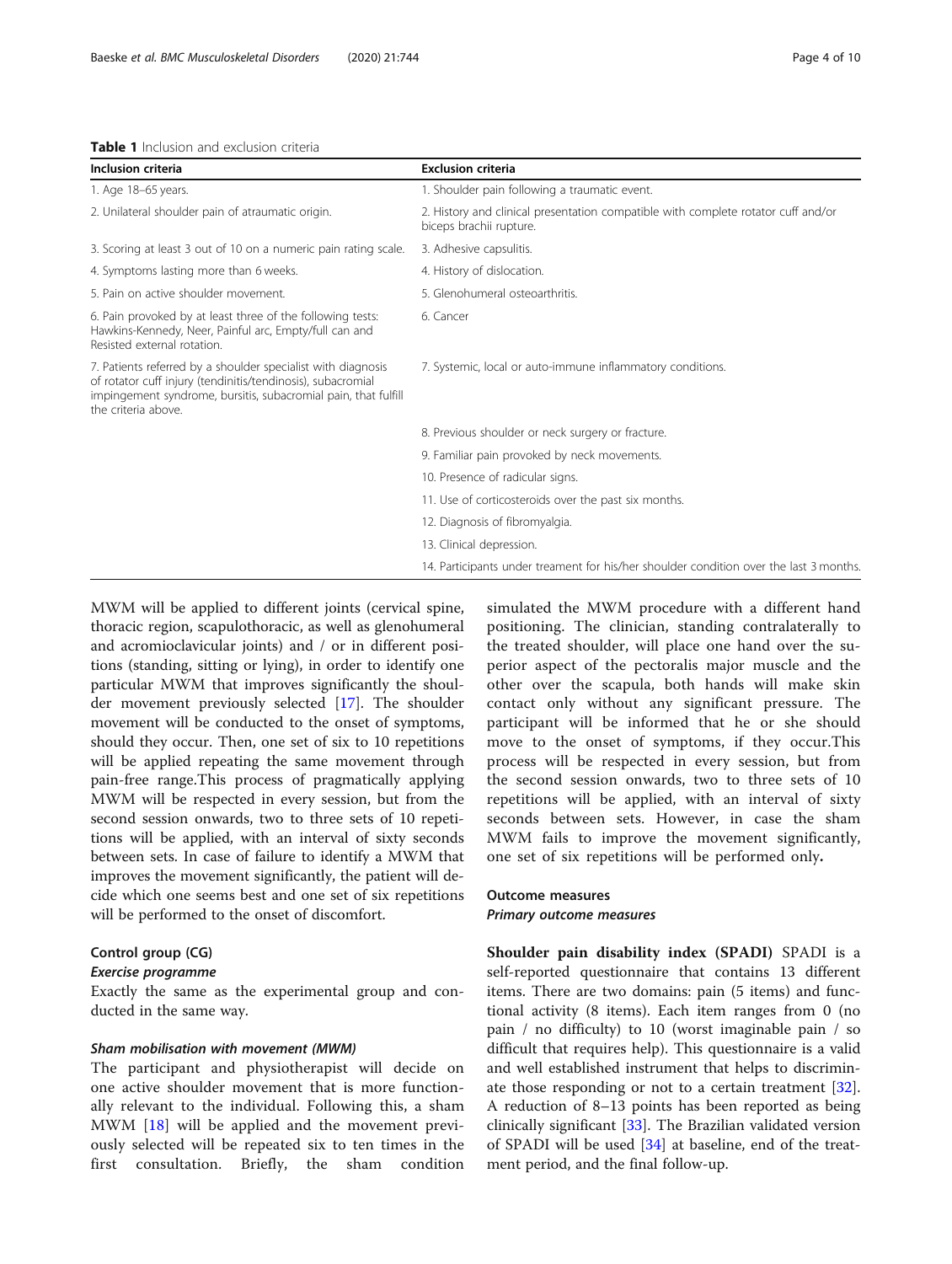Numeric pain rating scale (NPRS) A NRPS ranging from 0 (no pain) to 10 (worst imaginable pain) is used to measure pain intensity. Scores will be recorded for resting pain, night pain and pain during movement, all related to the previous 24 h. Decreases in pain levels between 1.1 and 2.2 points or a reduction of 32–34% have been reported in the literature as being clinically significant [\[26,](#page-9-0) [35](#page-9-0)]. The scale will be applied at baseline, end of the treatment period and the final follow-up.

#### Secondary outcome measures

Active pain-free range of motion (AROM) AROM will be assessed for flexion, abduction [\[36\]](#page-9-0), external rotation [[37](#page-9-0)] and hand behind back [[38](#page-9-0)]. All measurements will be conducted to the onset of pain and evaluated by an inclinometer (Baseline® Bubble Inclinometer, Enterprises Inc). Measurements will be taken at baseline and the end of the treatment period. Limitations in AROM might affect the ability to carry out activities of daily living in patients with RCRP [[39](#page-9-0)] and, therefore, determining changes as a result of a treatment programme might be clinically relevant.

Pain pressure threshold (PPT) Measurements will be collected at three different sites: 5 cm distal to the lateral border of the acromion on both sides over the deltoid muscle, and 10 cm distal to the tibiofemoral joint line, over the tibialis anterior muscle on the unaffected side [[40\]](#page-9-0). The importance of having a psychophysical measurement of general mechanical sensitivity is in helping to explore whether there are differences in pain, function, general pain pressure threshold and treatment outcomes in different groups. A calibrated digital algometer (Wagner instruments, model FPX 25) will be utilized for assessments. Three measurements with an interval of 30 s will be taken. PPT will be assessed at baseline and end of the treatment period. This outcome measure will be analysed in a separate publication.

Global rating scale of change (GROC) GROC is a psychometric instrument that assesses the perception of improvement or deterioration from the patient's perspective  $[41]$  $[41]$ . The scale to be used in this study involves a 15 point Likert scale, ranging from − 7 (much worse) to  $+7$  (completely recovered). Using this scale, the participant will respond to the following question: "Regarding your shoulder problem, how do you assess your shoulder condition since your entry in the study". Despite evidence of instability in this scale [\[42\]](#page-9-0), it is important to allow the participant to make an overall assessment of their condition as a result of the treatment delivered. The assessments will be taken at the end of treatment period and at the final follow-up. Previous

research have adopted a value of  $+5$  as a cut-off point to consider that treatment was sucessful [\[26](#page-9-0)].

Expectations In health sciences, this construct assesses the beliefs that a patient has in relation to several aspects of implementation and results of therapeutic modalities [[43\]](#page-9-0). Hence, expectations can be positive, negative or neutral. Factors such as a desire that something happens, previous experiences, reports from significant others, are a few of the aspects taken into account when making a prejudgment regarding a therapeutic encounter [\[44](#page-9-0)]. Recently, Chester and colleagues [\[45](#page-9-0)] investigated multiple putative factors associated with improved function and reduced pain at the end of physiotherapy treatment for people with shoulder pain. One of the strongest predictors found was the patient's expectation of recovery. Therefore, assessment of expectation in patients with shoulder pain seems important. In this study, the participant will be asked to answer the following question: "How much do you expect your shoulder problem to change as a result of physiotherapy treatment?" A seven point Likert scale ranging from "completely recovered" to "worse than ever" will be used. Commonly, expectations are assessed prior to the start of a treatment programme. In this study, we will assess it at the beginning of the study and after 3 weeks of treatment. We understand that expectation is a dynamic construct that might vary throughout time and its assessment in two different time points may provide important inferences to be made afterwards.This outcome measure will be analysed and reported in a separate publication.

Self-efficacy (SE) SE relates to one's beliefs that he or she is capable of dealing and executing a certain course of action needed to manage actual and / or prospective events [\[46\]](#page-9-0). In health sciences, SE is related to pain and long term incapacity [[47\]](#page-9-0), fear of movement [[48\]](#page-9-0), and in patients with shoulder pain, is an important factor associated with better therapeutic outcomes [[45,](#page-9-0) [49\]](#page-9-0). The domains of pain and physical function of the validated Brazilian version of the chronic pain self-efficacy scale will be used in this research [\[50](#page-9-0)]. SE will be assessed at baseline, end of the treatment period and on follow-up.

## Participant timeline

The enrollment process will begin from the end of February 2020. After entering the study, participants will have the following outcomes assessed at baseline: SPADI, NPRS, AROM, PPT, expectations and SE; at the end of the treatment period: SPADI, NPRS, AROM, PPT and GROC; and at one month follow-up: SPADI, NPRS, and GROC. Expectation is the only outcome measure to be collected during the third week of treatment. Figure [2](#page-5-0) depicts enrolment, interventions and assesssments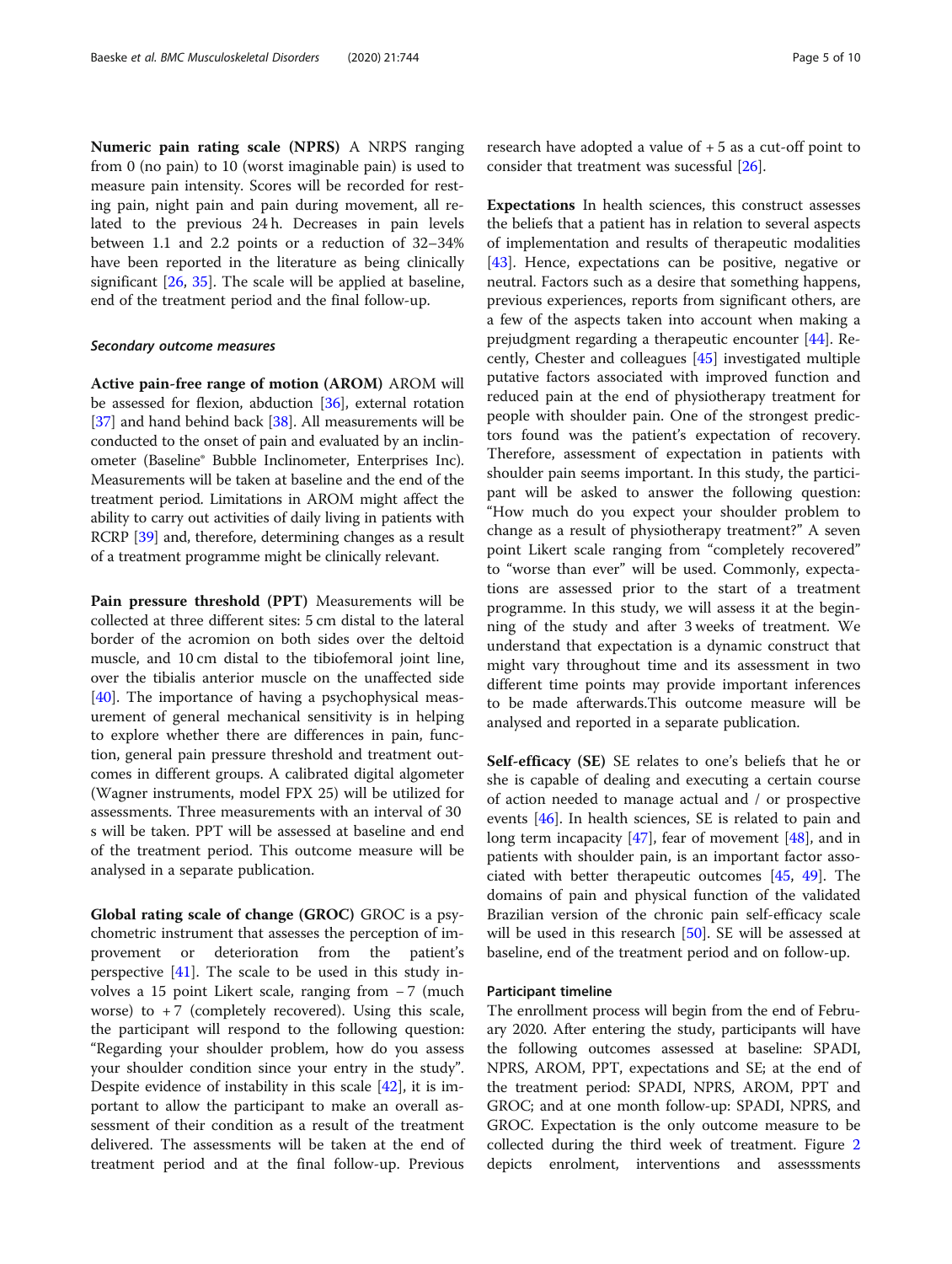<span id="page-5-0"></span>

timeframes throughout the study. Participants will attend ten individual sessions, twice a week (approximately 40 min each), in either of the available treatment sites, according to their geographic locations (see study settings). For the follow-up, participants will be contacted by a research member via email or mail to fill out the respective outcome measures. A telephone call will be made for participants that miss one treatment session without providing explanations.

# Sample size

In order to calculate the number of subjects to be included in this study an alpha value of 0.05 and power of 80% was chosen together with a minimal clinically important difference of 10 points on the SPADI scale with standard deviation of 13.5 points [\[26](#page-9-0)]. An initial number of 28 participants in each group was required based on this calculation. With an estimated 20% loss to followup, we planned to recruit a total of 70 subjects (35 in each group).

# Recruitment

Subjects will be recruited through a range of strategies. Initially, consecutive patients with shoulder pain seeking treatment at a private physiotherapy practice that agree to participate and fit the inclusion criteria, will be invited to enrol. Second, a research assistant will contact local orthopaedic specialists and inform about the study with an aim to request referrals. Third, study advertisements will be released on social media and a local printed newspaper. Lastly, a partnership established with the health secretary of São Leopoldo city will enable subject referral. Therefore, patients fitting the study criteria, referred to the local public physiotherapy service, will be invited to participate.

# Allocation

Participants will be stratified by pain followed by sequence generation, using a computer generated random numbers. In order to reduce predictability of random sequence, blocks of 4 and 6 random numbers will be used.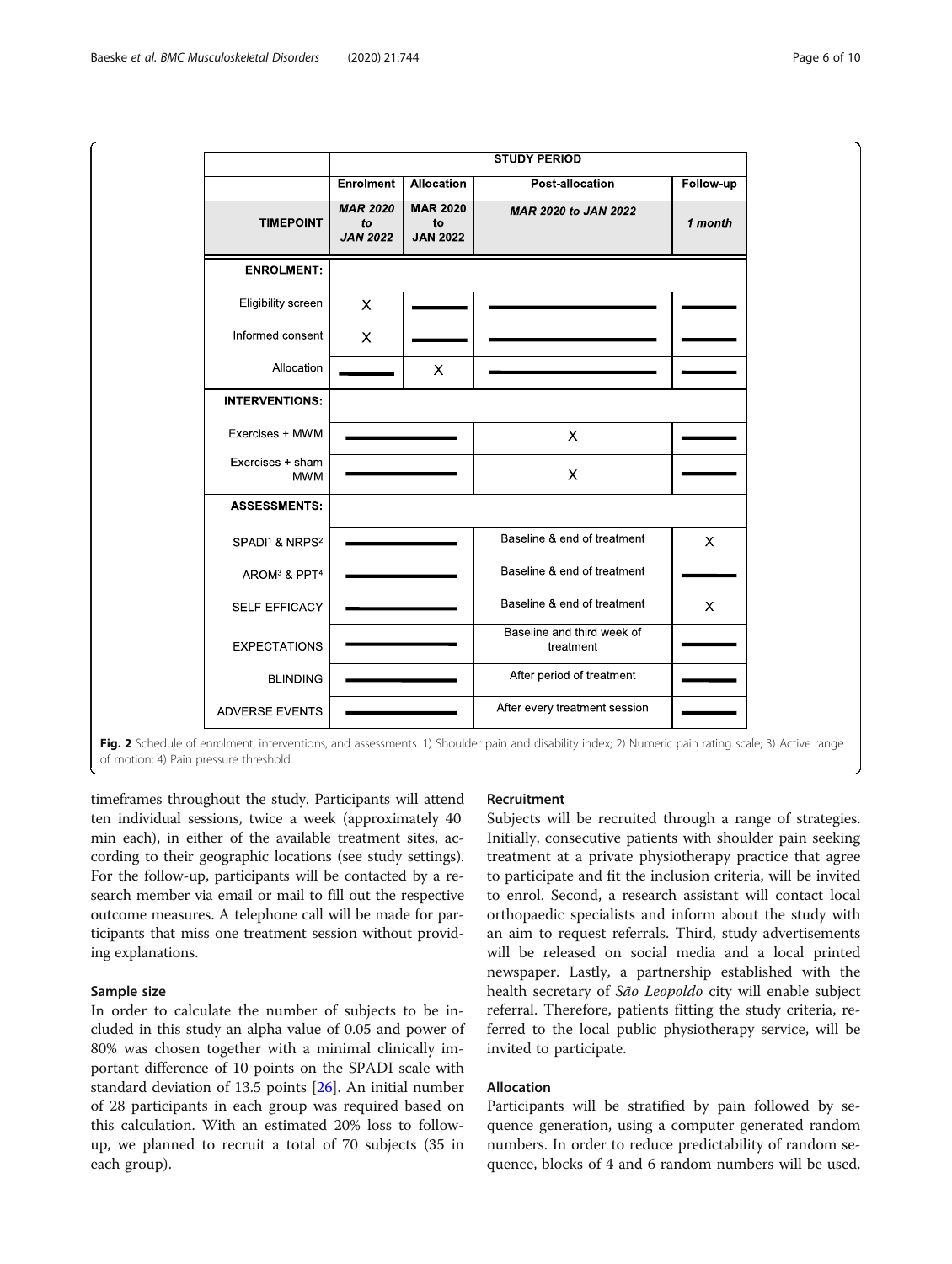Allocation sequence will be placed in sequentially numbered opaque, sealed envelopes. All allocation procedures will be conducted by a research assistant not involved in any other aspect of the study.

## Blinding

Randomization and group allocation will be performed by a staff assistant not involved in any other aspect of the research. Outcome measures will be collected by a research assistant blind to group allocation, with a formal request not to discuss any aspect of the study with the participants. Data analysis will be conducted by a staff member blind to the nature of the interventions and not engaged in any other aspect of the study. Due to the characteristics of the study, the research assistant conducting the treatments cannot be blinded, nonetheless, this research assistant will not be involved in any of the above procedures. Blinding of participants will be analysed using a three point scale, following specific orientations for this purpose [\[51](#page-9-0)].

### Statistical analysis

Data will be analysed using the Statistical Package for Social Science software (SPSS v.20, Inc., Chicago, USA). The analyses will be conducted considering a statistically significant *p*-value ≤0.05. Data normality of the study will be assessed with the Kolmogorov-Smirnov test and homogeneity with the Levene's test. The results will be reported as the mean with corresponding 95% confidence interval. Intention-to-treat analysis will be conducted so that all patients are analysed within their group allocation. Drop-outs and their reasons will be informed. All data input will be kept in two different files (double data entry) that will be updated every week by a research assistant.

A two-way analysis of variance will be conducted to assess between and within groups differences. For the primary outcome measures (SPADI and NPRS) a  $2 \times 3$ ANOVA with treatment group (EG versus CG) and time (baseline, end of the treatment and follow-up) factors will be performed. Separate 2 × 2 ANOVA will be used for ROM (baseline and end of the treatment period), and a  $2 \times 3$  ANOVA will be conducted for self-efficacy (baseline, end of the treatment period and follow-up). Additionally, appropriate post-hoc tests (Bonferroni) will be used if prior analysis indicates significant differences. GROC analysis will be conducted using descriptive statistics and participants will be classified according to treatment success. Those reporting  $+5$  or more will be classified as successful. Within groups differences will be calculated at the end of the treatment period and followup, and effect sizes will be calculated using Cohen effect size (0.2–0.5: small effect, 0.5–0.8: moderate effect, 0.8 or more: large effect size).

A second study will explore changes in expectation throughout treatment descriptively and whether those differences are associated with SPADI, NPRS and group allocated. Therefore, an ANCOVA will be conducted to analyze the influences of covariates (expectation and self-efficacy) on SPADI and NPRS. A separate  $2 \times 3$ ANOVA will be used to examine PPT measurements in the three different body areas. Post-hoc tests (Bonferroni) will be used if prior analysis indicates significant differences.

### Harms

Due to the nature of this study, we understand that it is important to control for adverse events that might occur as a result of the procedures applied. In order to monitor these, this study will use an adapted questionnaire [[52\]](#page-9-0), were participants will respond to the following question: "Have you experienced any discomfort or unpleasent sensation as a result of this treatment?". Participants will inform (discomfort, soreness, fatigue, etc), rate their sensation using the NPRS (0–10, 10 meaning highest value) and inform when it started (< 30 min after treatment, between 30 min - 4 h, etc) and if it has affected their home or work activities (nothing, little or much). This scale will be applied at each treatment session.

#### Research ethics approval, consent & confidentially

Ethical approval for this study was obtained from Universidade Federal de Ciências da Saúde de Porto Alegre Ethics Commitee (number 3.528.946) and the trial is registered at [ClinicalTrials.gov](http://clinicaltrials.gov) with the identifier [NCT04175184.](https://www.clinicaltrials.gov/ct2/show/NCT04175184?term=NCT04175184&draw=2&rank=1) Table [2](#page-7-0) provides information regarding registration data set. Subjects will provide informed consent prior to participation in the trial. Participants personal data and their research data will be kept confidential and will not be disclosed to any other party not participating in the study.

#### **Discussion**

The current evidence for the conservative management of RCRP suggests that exercise with or without manual therapy should be considered. However, despite being recognized as a manual therapy approach, MWM differs from many other manual therapy procedures as it involves active movement on the part of the patient combined with a passive manual therapy procedure. Usually, the active movement chosen is the specific impairment identified as the patient's main problem. This aspect is particularly important in patients with RCRP as painful and / or restricted movement is commonly encountered on physical examination and subjectively reported as a chief complaint.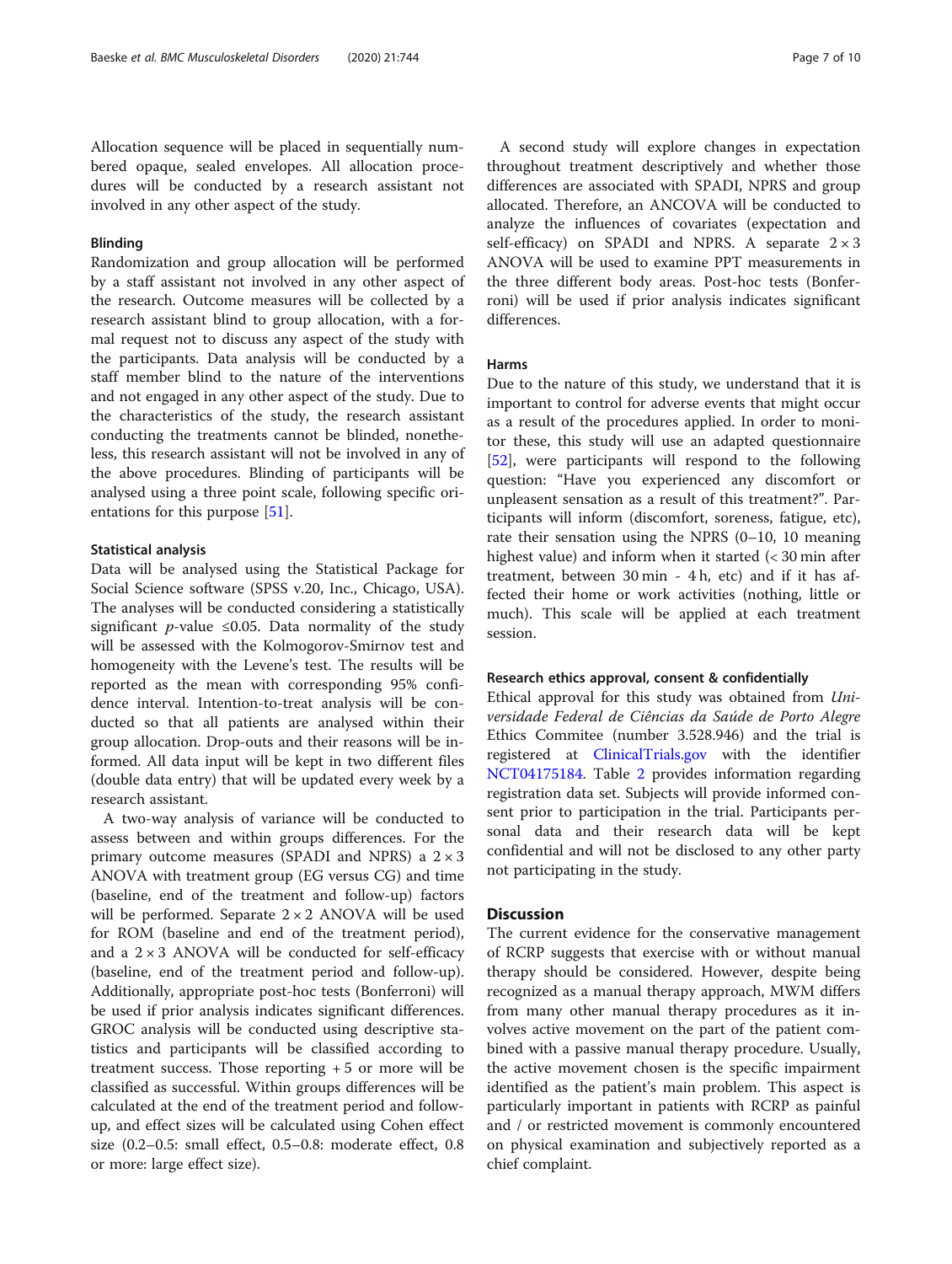#### <span id="page-7-0"></span>Table 2 Trial registration data set

| Category                                         | Information                                                                                                                                                                                                                                                     |
|--------------------------------------------------|-----------------------------------------------------------------------------------------------------------------------------------------------------------------------------------------------------------------------------------------------------------------|
| Primary registry and trial<br>identifying number | ClinicalTrials.gov NCT 04175184                                                                                                                                                                                                                                 |
| Date of registration in primary<br>registry      | November, 2019                                                                                                                                                                                                                                                  |
| Ethics Committee number                          | UFCSPA Ethics Committee CAEE: 3.528.946                                                                                                                                                                                                                         |
| Source(s) of monetary or material<br>support     | Self-funded                                                                                                                                                                                                                                                     |
| Contact for public queries                       | Rafael Baeske, rbaeske@yahoo.com                                                                                                                                                                                                                                |
| Contact for scientific queries                   | Rafael Baeske, rbaeske@yahoo.com                                                                                                                                                                                                                                |
| Public title                                     | The use of MWM and exercises in shoulder pain.                                                                                                                                                                                                                  |
| Scientific title                                 | The inclusion of Mobilisation with Movement to a standard exercise programme for patients with rotator cuff<br>related pain a randomised, placebo-controlled protocol trial.                                                                                    |
| Countries of recruitment                         | Brazil                                                                                                                                                                                                                                                          |
| Health condition and problem<br>studied          | Shoulder pain related to rotator cuff                                                                                                                                                                                                                           |
| Intervention                                     | Mobilisation with movement                                                                                                                                                                                                                                      |
| Comparator                                       | Sham mobilisation with movement                                                                                                                                                                                                                                 |
| Key inclusion and exclusion<br>criteria          | Age: 18-65 years; Inclusion criteria: ≥6 weeks shoulder pain of atraumatic origin; pain on movement.<br>Exclusion criteria: specific shoulder conditions (fracture, dislocation, arthritis, adhesive capsulitis, cancer, previous<br>surgery, radicular signs). |
| Study type                                       | Interventional<br>Allocation: randomised; sham-controlled clinical trial with parallel groups; double-blind.                                                                                                                                                    |
| Date of first enrolment                          | March, 2020                                                                                                                                                                                                                                                     |
| Target sample size                               | 70                                                                                                                                                                                                                                                              |
| Recruitment status                               | Recruiting                                                                                                                                                                                                                                                      |
| Primary outcome(s)                               | Function and pain                                                                                                                                                                                                                                               |
| Key secondary outcome(s)                         | Active range of motion, pain pressure threshold, global perceived effect, self-efficacy and expectations.                                                                                                                                                       |
|                                                  |                                                                                                                                                                                                                                                                 |

Previous studies have found contradictory findings when comparing MWM to sham MWM [[18](#page-8-0), [19](#page-8-0), [21](#page-8-0)]. The differences in the results observed might be due to methodological aspects (participants´ clinical profile, dosage, type and expertise of the MWM used, follow-up and outcome measures). However, none of the above studies have applied MWM pragmatically. This is considered a critical aspect of the use of MWM. Often in clinical practice, there is a need to change aspects related to the MWM procedure such as: force and direction of the glide, position of the patient, location where the MWM is applied and load used. Therefore, this clinical trial will assist in verifying whether these pragmatic aspects produce better results.

Another key point not sufficiently explored in previous studies is the incorporation of MWM together with exercise in the management of patients with RCRP, reflecting common clinical practice. Only one pilot study has investigated the use of MWM with ex-ercise [[22\]](#page-8-0). However, the age group  $(83.9 +/- 8.2)$ years) and clinical settings (nursing home) differs from the current study.

Taking into consideration the high prevalence of RCRP and limited spectrum of studies investigating MWM with exercises, there is a need to verify the impact of adding MWM to an exercise programme in this population. A study comparing different treatment options, that is sham-controlled, will help inform healthcare professionals in the decision making process related to the inclusion or not of MWM in patients with RCRP.

## Supplementary Information

Supplementary information accompanies this paper at [https://doi.org/10.](https://doi.org/10.1186/s12891-020-03765-6) [1186/s12891-020-03765-6](https://doi.org/10.1186/s12891-020-03765-6).

Additional file 1 Appendix 1. exercise programme.

#### Abbreviations

ANCOVA: Analysis of covariance; ANOVA: Analysis of variance; AROM: Active range of motion; CONSORT: Consolidated standards of reporting trials; CG: Control group; EG: Experimental group; GROC: Global rating scale of change; MWM: Mobilisation with movement; NPRS: Numeric pain rating scale; PPT: Pain pressure threshold; RCRP: Rotator cuff related pain; SE: Selfefficacy; SPADI: Shoulder pain disability index; SPIRIT: Standard protocol items for randomised interventional trials; SPSS: Statistical package for social Science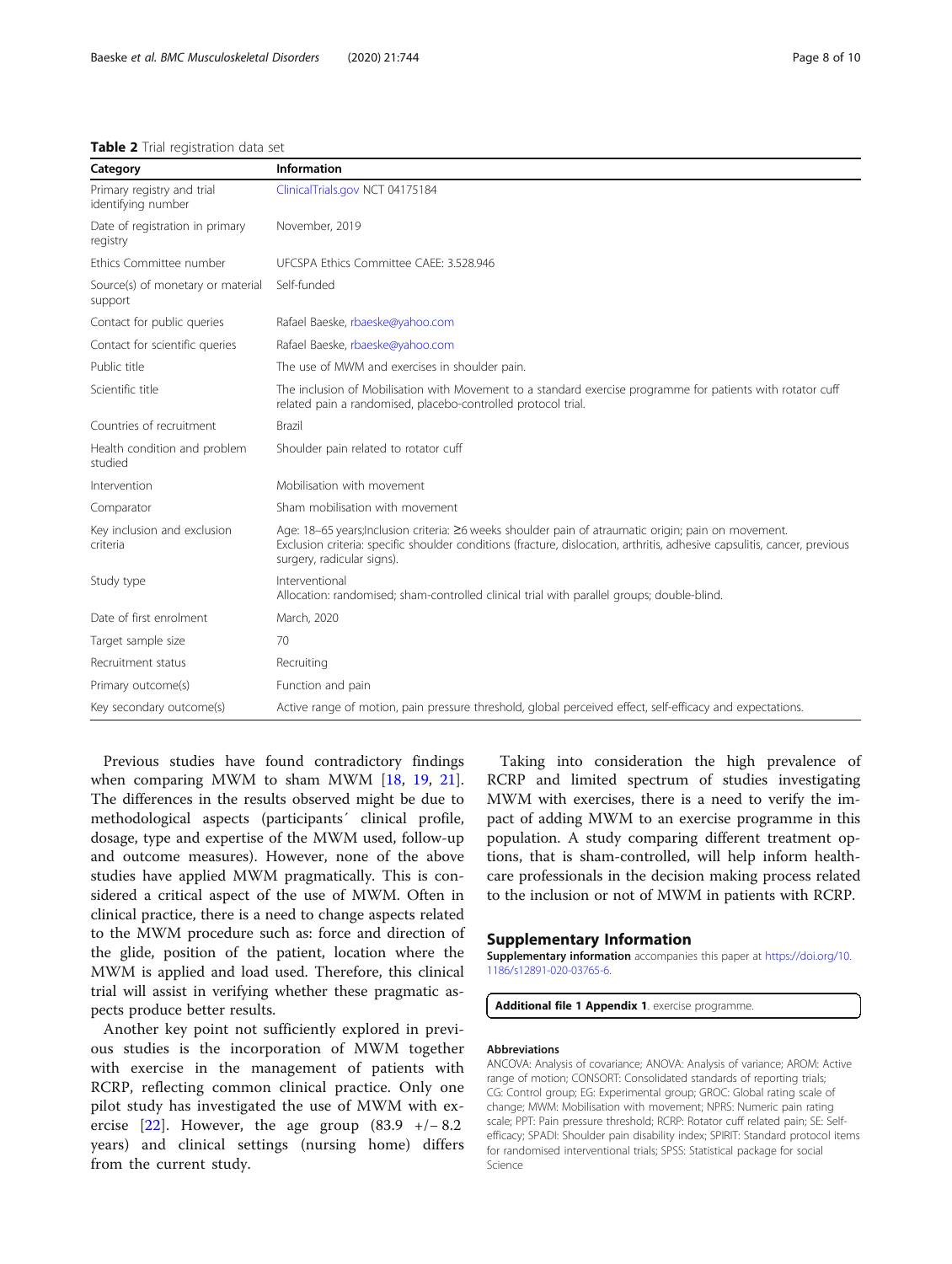#### <span id="page-8-0"></span>Acknowledgments

Not Applicable.

#### Authors´ contributions

RB is a PhD student of the Science of Rehabilitation programme at Universidade Federal de Ciências da Saúde de Porto Alegre (UFCSPA). He will be responsible for the conduction of the treatment programmes on both clinical settings (Clínica Albrecht – [www.clinicaalbrecht.com.br](http://www.clinicaalbrecht.com.brww), were he works as a senior physiotherapist; and Faculdades Integradas de Taquara – [www.faccat.br](http://www.faccat.br), were he works as a lecturer in the Physical Therapy department). TH (PhD, Adjunct Associate Professor at The School of Physiotherapy & Exercise Science, Curtin University, Perth, Western Australia) and MFS (PhD, Associate Professor at The Department of Physical Therapy, Universidade Federal de Ciências da Saúde de Porto Alegre) will be the cosupervisor and supervisor of this study, respectively. RB, TH and MFR will be responsible for interpretation of the data, as well as writing and preparing manuscripts for publication. All authors read and approved the final manuscript.

#### Funding

The study is part of Rafael Baeske (RB) PhD thesis and is not funded by any private or public institution. All costs involving designing the study, collection, analysis, interpretation of data and materials are self-funded by RB. RB will apply for a research grant at Faculdades Integradas de Taquara (FACC AT), where he works as a part-time lecturer. The submission process has already started, but the final decision is on the 30th of April of 2020. In case the funds are granted, it will help to cover the expenses aforementioned.

#### Availability of data and materials

Not yet applicable as the study has not started. However, future data will be available from the corresponding author on reasonable request.

#### Ethics approval and consent to participate

The study received ethics approval from Universidade Federal de Ciências da Saúde de Porto Alegre Ethics Research Committee (number: 3.528.946, August, 2019). Both study sites, Faculdades Integradas de Taquara and Clínica Albrecht, were approved by the aforementioned committee as the clinical locations for data collection.

Study was prospectively registered at Clinical Trial Registry (NCT 04175184, November, 2019).

Participants will be informed verbally and given the opportunity to request any further information prior to entering the study. Additionally, all participants will be requested to provide a written informed consent, prior to entering the study.

#### Consent for publication

Consent has been obtained from the individual in the images for the publication of their image.

#### Competing interests

The authors declare that they have no competing interests.

#### Author details

<sup>1</sup>Science of Rehabilitation programme at Universidade Federal de Ciências da Saúde de Porto Alegre, Rua Sarmento Leite, 245, Porto Alegre, Rio Grande do Sul CEP 90050-170, Brazil. <sup>2</sup>São Leopoldo, Brazil. <sup>3</sup>School of Physiotherapy & Exercise Science, Curtin University, Kent Street, Bentley, Western Australia 6102. <sup>4</sup> Department of Physical Therapy, Universidade Federal de Ciências da Saúde de Porto Alegre, Rua Sarmento Leite, 245, Porto Alegre, Rio Grande do Sul CEP 90050-170, Brazil.

## Received: 31 March 2020 Accepted: 3 November 2020 Published online: 12 November 2020

#### References

- Picavet HS, Schouten JS. Musculoskeletal pain in the Netherlands: prevalences, consequences and risk groups, the DMC(3)-study. Pain. 2003; 102(1–2):167–78.
- Karel YHJM, Verhagen AP, Thoomes-de-Graaf M, Duijn E, van den Borne MPJ, Beumer A, et al. Development of a prognostic model for patients with

shoulder complaints in physical therapist practice. Phys Ther. 2017;91(1):72– 80.

- 3. Ristori D, Miele S, Rossettini G, Monaldi E, Arceri D, Testa M. Towards an integrated clinical framework for patient with shoulder pain. Arch Physiother. 2018;8:7.
- 4. Lewis JS. Rotator cuff tendinopathy. Br J Sports Med. 2009;43(4):236–41.
- 5. Hegedus EJ, Goode A, Campbell S, Morin A, Tamaddoni M, Moorman CT, 3rd, et al. Physical examination tests of the shoulder: a systematic review with meta-analysis of individual tests. Br J Sports Med. 2008;42(2):80-92; discussion.
- Hegedus EJ, Cook C, Lewis J, Wright A, Park JY. Combining orthopedic special tests to improve diagnosis of shoulder pathology. Phys Ther Sport. 2015;16(2):87–92.
- 7. Gismervik SO, Drogset JO, Granviken F, Ro M, Leivseth G. Physical examination tests of the shoulder: a systematic review and meta-analysis of diagnostic test performance. BMC Musculoskelet Disord. 2017;18(1):41.
- 8. Moosmayer S, Tariq R, Stiris MG, Smith HJ. MRI of symptomatic and asymptomatic full-thickness rotator cuff tears. A comparison of findings in 100 subjects. Acta Orthop. 2010;81(3):361–6.
- 9. Minagawa H, Yamamoto N, Abe H, Fukuda M, Seki N, Kikuchi K, et al. Prevalence of symptomatic and asymptomatic rotator cuff tears in the general population: from mass-screening in one village. J Orthop. 2013;10(1):8–12.
- 10. Schwartzberg R, Reuss BL, Burkhart BG, Butterfield M, Wu JY, McLean KW. High prevalence of superior Labral tears diagnosed by MRI in middle-aged patients with asymptomatic shoulders. Orthop J Sports Med. 2016;4(1): 2325967115623212.
- 11. Kvalvaag E, Anvar M, Karlberg AC, Brox JI, Engebretsen KB, Soberg HL, et al. Shoulder MRI features with clinical correlations in subacromial pain syndrome: a cross-sectional and prognostic study. BMC Musculoskelet Disord. 2017;18(1):469–78.
- 12. Abdulla SY, Southerst D, Côté P, Shearer HM, Sutton D, Randhawa K, et al. Is exercise effective for the management of subacromial impingement syndrome and other soft tissue injuries of the shoulder? A systematic review by the Ontario protocol for traffic injury management (OPTIMa) collaboration. Man Ther. 2015;20(5):646–56.
- 13. Page MJ, Green S, McBain B, Surace SJ, Deitch J, Lyttle N, et al. Manual therapy and exercise for rotator cuff disease. Cochrane Database Syst Rev. 2016;6.
- 14. Steuri R, Sattelmayer M, Elsig S, Kolly C, Tal A, Taeymans J, et al. Effectiveness of conservative interventions including exercise, manual therapy and medical management in adults with shoulder impingement: a systematic review and meta-analysis of RCTs. Br J Sports Med. 2017;51(18): 1340–7.
- 15. Dickinson RN, Ayers GD, Archer KR, Fan R, Page C, Higgins LD, et al. Physical therapy versus natural history in outcomes of rotator cuff tears: the rotator cuff outcomes workgroup (ROW) cohort study. J Shoulder Elb Surg. 2019; 28(5):833–8.
- 16. Pieters L, Lewis J, Kuppens K, Jochems J, Bruijstens T, Joossens L, et al. An update of systematic reviews examining the effectiveness of conservative physiotherapy interventions for subacromial shoulder pain. J Orthop Sports Phys Ther. 2019;15:1–33.
- 17. Mulligan BR. Manual therapy. NAGS, SNAGS, MWM, etc. Plane View services Ltd: Wellington; 2010.
- 18. Delgado-Gil JA, Prado-Robles E, Rodrigues-de-Souza DP, Cleland JA, Fernandez-de-las-Penas C, Alburquerque-Sendin F. Effects of mobilization with movement on pain and range of motion in patients with unilateral shoulder impingement syndrome: a randomized controlled trial. J Manip Physiol Ther. 2015;38(4):245–52.
- 19. Teys P, Bisset L, Vicenzino B. The initial effects of a Mulligan's mobilization with movement technique on range of movement and pressure pain threshold in pain-limited shoulders. Man Ther. 2008;13(1):37–42.
- 20. Satpute KH, Bhandari P, Hall T. Efficacy of hand behind Back mobilization with movement for acute shoulder pain and movement impairment: a randomized controlled trial. J Manip Physiol Ther. 2015;38(5):324–34.
- 21. Guimaraes JF, Salvini TF, Siqueira AL Jr, Ribeiro IL, Camargo PR, Alburquerque-Sendin F. Immediate effects of mobilization with movement vs sham technique on range of motion, strength, and function in patients with shoulder impingement syndrome: randomized clinical trial. J Manip Physiol Ther. 2016;39(9):605–15.
- 22. Romero CL, Lacomba MT, Montoro YC, Merino DP, Costa SP, Marchante MJV, et al. Mobilization with movement for shoulder dysfunction in older adults: a pilot trial. J Chiropract Med. 2015;14:249–58.